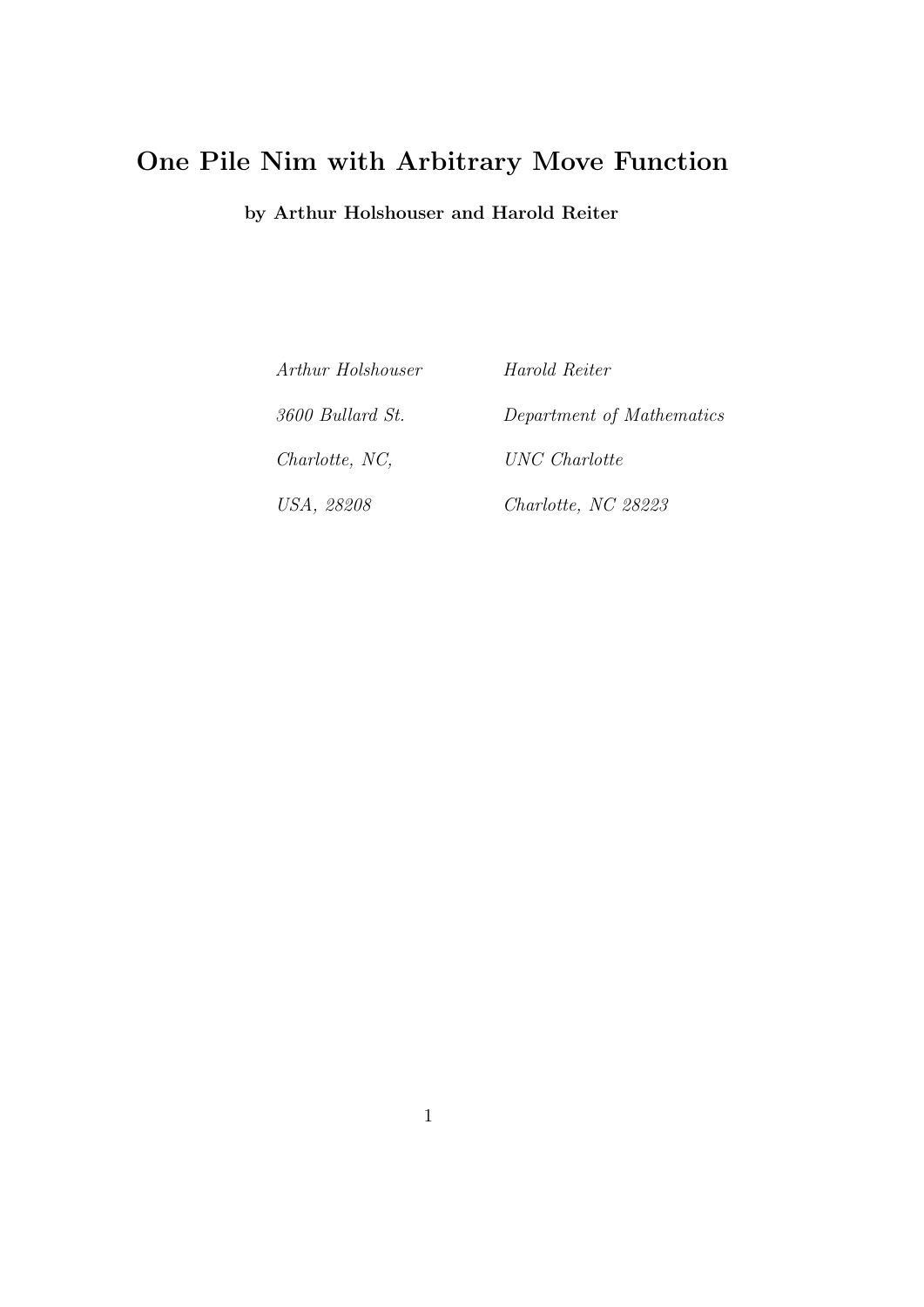Introduction: The purpose of this paper is to solve a class of combinatorial games consisting of one-pile counter pickup games for which the maximum number of counters that can be removed on each successive move changes during the play of the game.

Two players alternate removing a positive number of counters from the pile. An ordered pair  $(N, x)$  of positive integers is called a position. The number N represents the size of the pile of counters, and  $x$  represents the greatest number of counters that can be removed on the next move. A function  $f: Z^+ \to Z^+$  is given which determines the maximum size of the next move in terms of the current move size. Thus a move in a game is an ordered pair of positions  $(N, x) \mapsto (N - k, f(k))$ , where  $1 \leq k \leq \min(N, x).$ 

The game ends when there are no counters left, and the winner is the last player to move in a game. In this paper we will consider  $f: Z^+ \to Z^+$  to be completely arbitrary. This paper extends a previous paper by the authors [5], which in turn extended two other papers,  $\begin{bmatrix} 3 \end{bmatrix}$  and  $\begin{bmatrix} 6 \end{bmatrix}$ . The paper by Epp, Ferguson  $\begin{bmatrix} 3 \end{bmatrix}$  assumed f is non-decreasing, and the paper by Schwenk  $[6]$  assumed f is non-decreasing and  $f(n) \geq n$ . Our previous paper [5] assumed more general conditions of f including as a special case all  $f: Z^+ \to Z^+$  that satisfy  $f(n+1) - f(n) \ge -1$ .

The main theorem of this paper will also allow the information concerning the strategy of a game to be stored very efficiently, and our paper [5] is a subcase of this paper. We now proceed to develop the theory.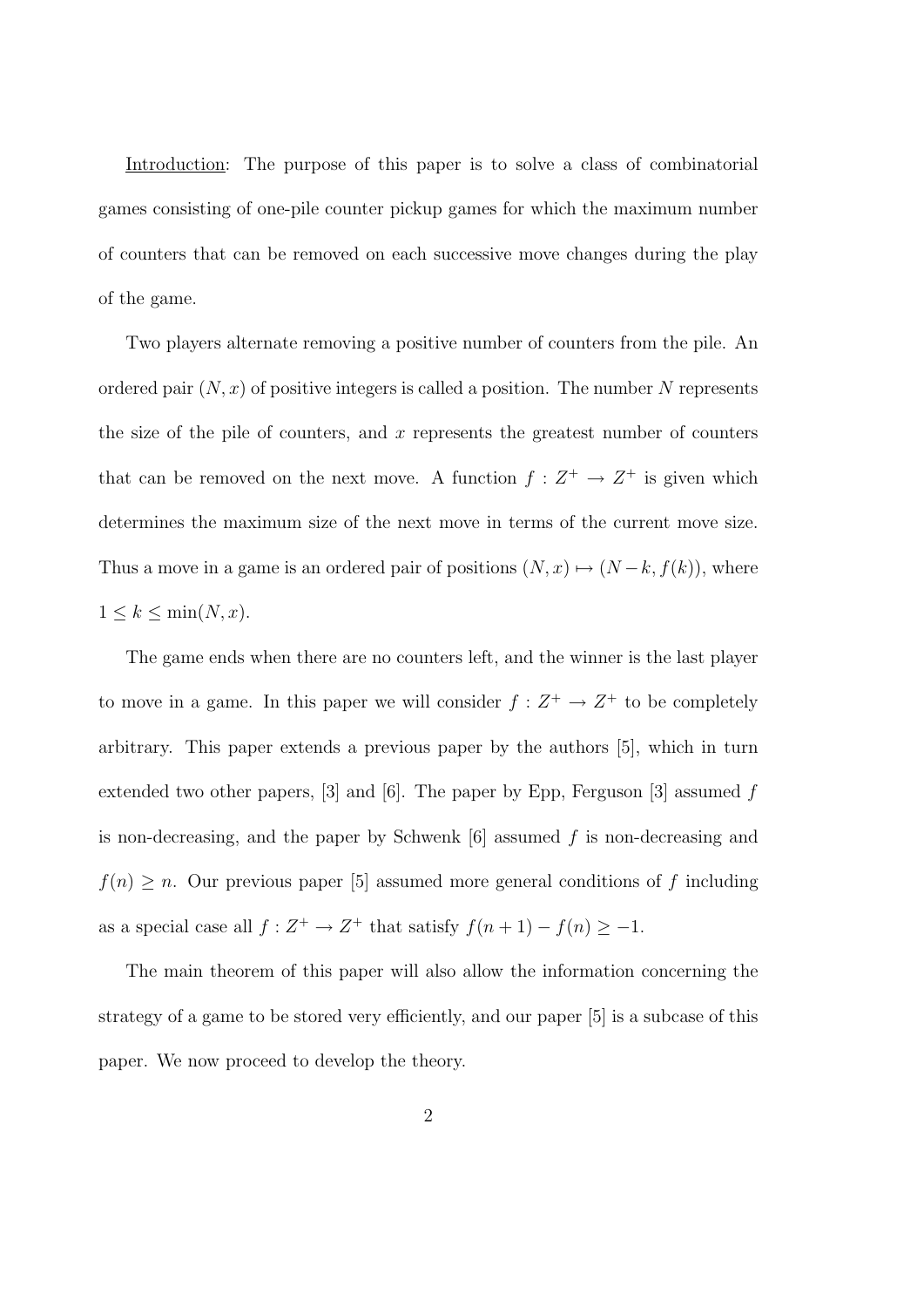Generalized Bases: An infinite strictly increasing sequence  $B = (b_0 = 1, b_1, b_2, \cdots)$ of positive integers is called an infinite g-base if for each  $k \geq 0, b_{k+1} \leq 2b_k$ . This 'slow growth' of B's members guarantees lemma 1.

Finite g-bases. A finite strictly increasing sequence  $B = (b_0 = 1, b_1, b_2, \dots, b_t)$  of positive integers is called a *finite g-base* if for each  $0 \le k < t, b_{k+1} \le 2b_k$ .

**Lemma 1** Let  $B$  be an infinite g-base. Then each positive integer  $N$  can be represented as  $N = b_{i_1} + b_{i_2} + \cdots + b_{i_t}$  where  $b_{i_1} < b_{i_2} < \cdots < b_{i_t}$  and each  $b_{i_j}$  belongs to B.

**Proof.** The proof is given by the recursive algorithm. Note that  $b_0 = 1 \in B$ . Suppose all integers  $1, 2, 3, \dots, m-1$  have been represented as a sum of distinct members of B by the algorithm. Suppose  $b_k \le m < b_{k+1}$ . Then  $m = (m - b_k) + b_k$ . Now  $m - b_k < b_k$ , for otherwise,  $2b_k \leq m$ . Since  $m < b_{k+1}$ , we have  $2b_k < b_{k+1}$ , which contradicts the definition of a g-base. Since  $m - b_k$  is less than m, it follows that  $m - b_k$  has been represented by the algorithm as a sum of distinct members of B that are less than  $b_k$ . Thus we may assume that  $m - b_k = b_{i_1} + b_{i_2} + \cdots + b_{i_{t-1}}$ where  $b_{i_1} < b_{i_2} < \cdots < b_{i_{t-1}}$  and each  $b_{i_j}$  belongs to B. Then  $m = b_{i_1} + b_{i_2} + \cdots + b_{i_t}$ where  $b_{i_t} = b_k, b_{i_1} < b_{i_2} < \cdots < b_{i_t}$  and each  $b_{i_j}$  belongs to B.

**Lemma 2** Let  $B = (b_0 = 1, b_1, b_2 \cdots b_t)$  be a finite g-base. For any positive integer N, let  $\theta \geq 0$  be the unique integer such that  $0 \leq N - \theta b_t < b_t$ . Then the same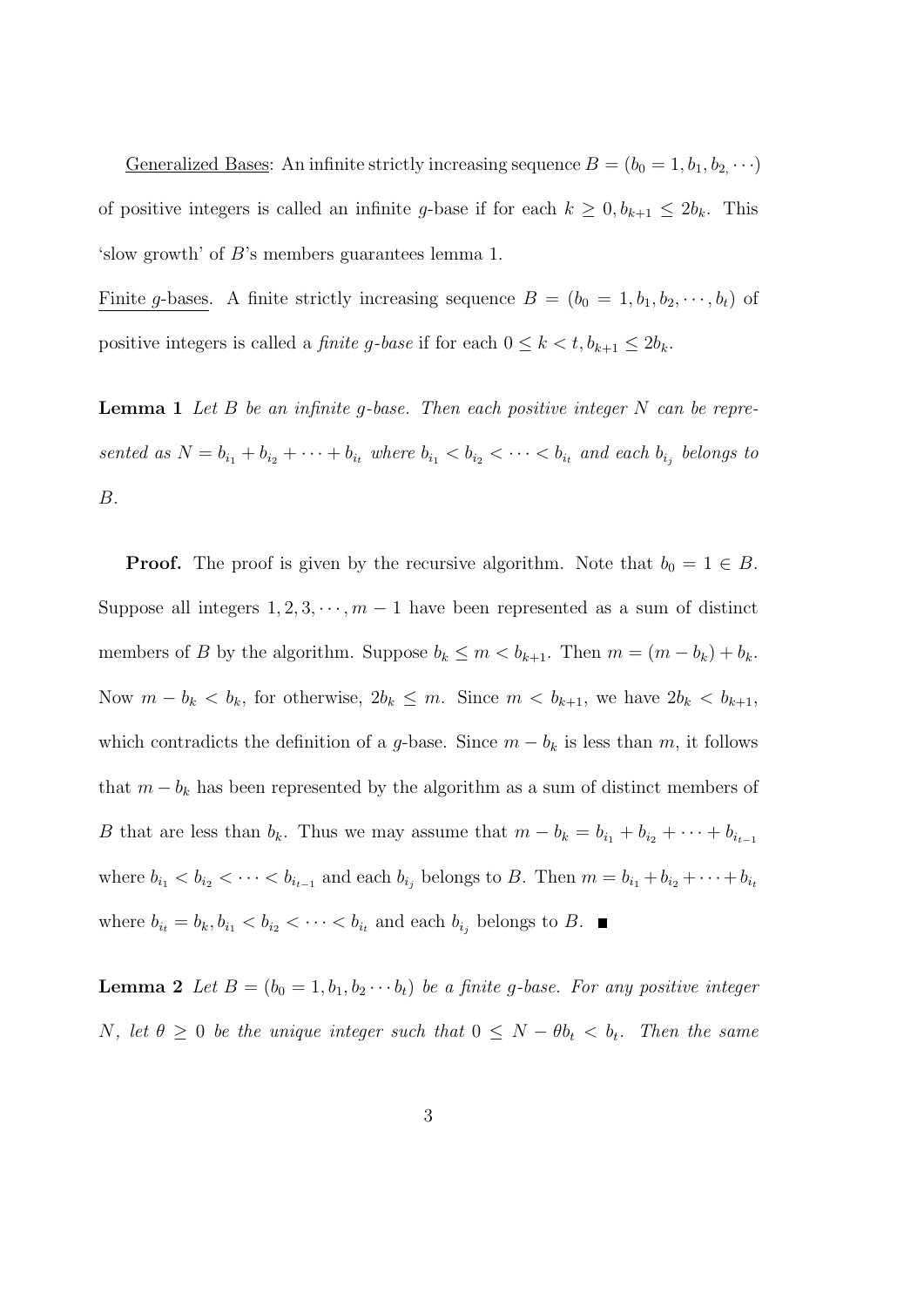algorithm used in the proof of lemma 1 can be used to uniquely represent  $N =$  $b_{i_1} + b_{i_2} + \cdots + b_{i_k} + \theta b_t$  where  $b_{i_1} < b_{i_2} < \cdots < b_{i_k} < b_t$  and each  $b_{i_j}$  belongs to B.

In this paper we always use the algorithms used in the proofs of lemmas 1 and 2 to uniquely represent any positive integer  $N$  as the sum of distinct members of the  $q$ -base that we are dealing, whether this  $q$ -base is finite or infinite.

**Definition 3** Suppose  $B = (b_0 = 1, b_1, b_2, \cdots)$ , where  $b_0 < b_1 < b_2 < \cdots$ , is an infinite g-base. Let  $N = b_{i_1} + b_{i_2} + \cdots + b_{i_k}$ , where  $b_{i_1} < b_{i_2} < \cdots < b_{i_k}$ , be the representation of positive integer  $N$  that is specified by the algorithm used in the proof of lemma 1. Then we define  $\overline{g}(N) = b_{i_1}$ .

Suppose  $B = (b_0 = 1, b_1, b_2, \dots, b_t)$ , where  $b_0 < b_1 < \dots < b_t$ , is a finite g-base. Let  $N = b_{i_1} + b_{i_2} + \cdots + b_{i_k} + \theta b_t$ , where  $b_{i_1} < b_{i_2} < \cdots < b_{i_k} < b_t$  be the representation of N in B that is specified by the algorithm used in lemma 2. Then  $\overline{g}(N) = b_{i_1}$ unless  $N = \theta b_t$  in which case  $\overline{g}(N) = b_t$ .

Generating g-bases: For every function  $f: Z^+ \to Z^+$ , we generate a g-base  $B_f$ and a function  $g': B_f \to Z^+$  as follows.

Let  $b_0 = 1$ ,  $g'(b_0) = 1$ ,  $b_1 = 2$ ,  $g'(b_1) = 2$ .

Suppose  $b_0, b_1, b_2, \dots, b_k$  and  $g'(b_0), g'(b_1), g'(b_2), \dots, g'(b_k)$ , where  $k \ge 1$ , have been generated. Then  $b_{k+1} = b_k + b_i$  where  $b_i$  is the smallest member of  $\{b_0, b_1, \dots, b_k\}$ such that  $g'(b_i) = b_i$  and  $f(b_i) \geq g'(b_k)$  if such a  $b_i$  exists. If no such  $b_i$  exists for some k, the g-base  $B_f$  is finite. Also,  $g'(b_{k+1}) =$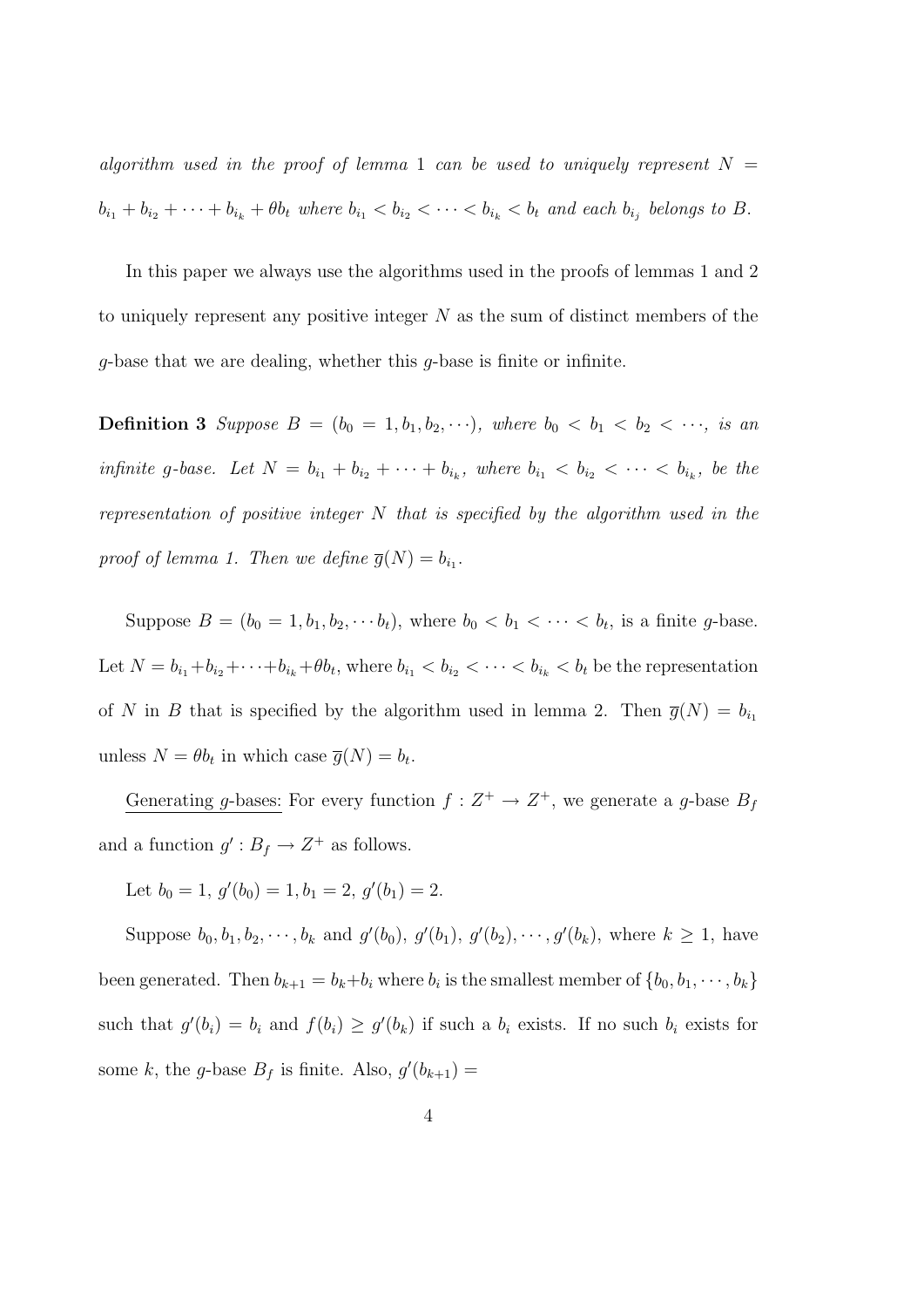$\min[\{b_{k+1}\} \cup \{b_{k+1} - b_k + \overline{x} : 1 \leq \overline{x} < b_k \text{ and } f(b_{k+1} - b_k + \overline{x}) < g'(\overline{g}(b_k - \overline{x}))\}].$ Of course,  $\overline{g}(b_k - \overline{x})$  is computed using definition 1 with  $(b_0 = 1, b_1, b_2, \dots, b_k)$ , and min S means the smallest member of S. We will explain later why  $B_f$  and  $g'$  are defined this way.

**Definition 4** Suppose  $f: Z^+ \rightarrow Z^+$  generates the g-base  $B_f$  and the function  $g': B_f \to Z^+$ . Then for every  $N \in Z^+$ , we define  $g'(N) = g'(\overline{g}(N))$ , where  $\overline{g}(N)$  is computed using  $B_f$ . Thus in the definition of  $g'(b_{k+1})$ , we could substitute  $g'(b_k - \overline{x})$ for  $g'(\overline{g}(b_k - \overline{x})).$ 

Before we state the main theorem, we need a few more definitions. We recall that for our game, we are given some arbitrary function  $f: Z^+ \to Z^+$ . Also, a position in the game is an ordered pair of positive integers  $(N, x)$ , and a move is  $(N, x) \mapsto$  $(N - k, f(k)), 1 \leq k \leq \min(N, x)$ . For each ordered pair  $(N, x)$ , define  $F(N, x) = 0$ if  $(N, x)$  is a safe position, and  $F(N, x) = 1$  if  $(N, x)$  is an unsafe position. Note that  $F(N, x) = 1$  when the list  $F(N - 1, f(1)), F(N - 2, f(2)), \cdots, F(N - x, f(x))$ contains at least one 0. Note that  $F(0, x) = 0$  for all  $x \in Z^+$ .  $F(N, x) = 0$  when this list contains no 0's. We imagine that  $F(1, x), x = 1, 2, \dots$ , is computed first. Then  $F(2, x), x = 1, 2, 3, \dots$ , is computed. Then  $F(3, x), x = 1, 2, 3, \dots$ , is computed, etc. Note that  $F(N, x) = 1$  when  $N \leq x$ . Note also that for a fixed  $N \in \mathbb{Z}^+$  and a variable  $x \in Z^+$ , the infinite sequence  $F(N, x), x = 1, 2, 3, \dots$ , always consists of a finite string (possibly empty) of consecutive 0's followed by an infinite string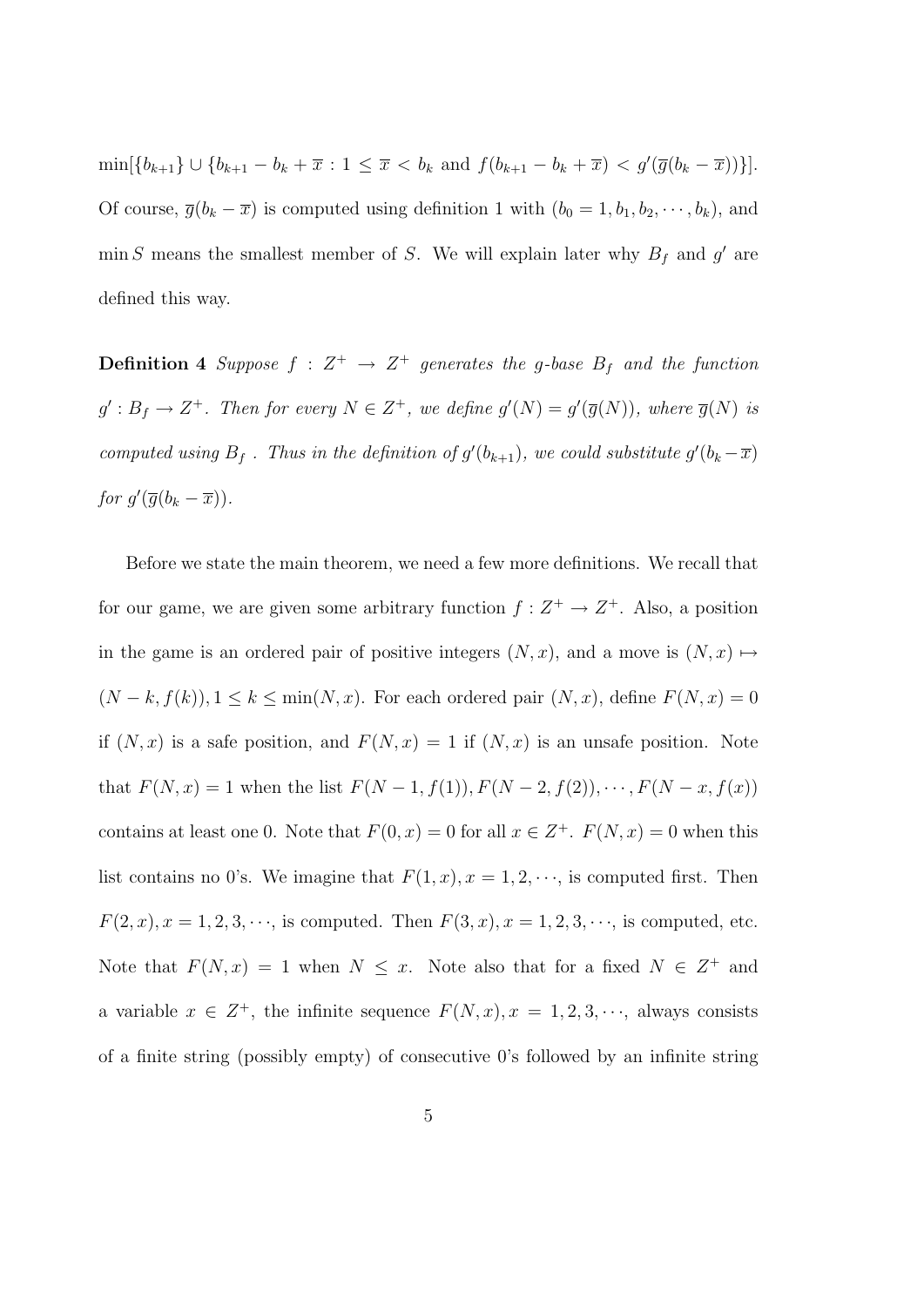of consecutive 1's. This is because  $F(N, x) = 1$  when  $x \geq N$  and also once the sequence first switches from 0 to 1 it must retain the value of 1 thereafter. For each  $N \in \mathbb{Z}^+$ , define  $g(N)$  to be the smallest  $x \in \mathbb{Z}^+$  such that  $F(N, x) = 1$ . Of course  $1 \leq g(N) \leq N$ . For every  $N \in Z^+, g(N)$  is the position of the first 0 in the sequence  $F(N-1, f(1)), F(N-2, f(2)), \cdots, F(N-g(N), f(g(N))$ . This means that  $F(N - g(N), f(g(N))) = 0$ , but all preceding members of this sequence have a value of 1. It is obvious that  $F(N, x) = 0$  when  $x \le g(N) - 1$  and  $f(N, x) = 1$ when  $x \ge g(N)$ . We can now state the main theorem.

Main theorem: Suppose we play our game with an arbitrary but fixed move function  $f: Z^+ \to Z^+$ . Suppose f generates the g-base  $B_f$  and the function  $g': B_f \to Z^+$ . Then for every  $N \in Z^+, g(N) = g'(N)$  where  $g'(N)$  is defined in definition 4 using the g-base  $B_f$  and the function  $g' : B_f \to Z^+$ .

The main theorem implies that a position  $(N, x)$  is unsafe if  $x \ge g'(N)$  and safe if  $x < g'(N)$ . This means a winning move must be  $(N, x) \to (N - g'(N), f(g'(N)))$ . The reader will note that the theorem is true whether  $B_f$  is finite or infinite. In a moment we will write a detailed proof for the case where  $B_f$  is infinite. The proof of the finite case, which involves a slight modification of the infinite case, is left to the reader.

Before we begin the proof, we would like to point out that for an enormous number of functions f it is very easy to compute  $B_f$  and  $g'$ . For example, if f is non-decreasing or if f satisfies  $f(n+1) - f(n) \geq -1$ , then  $g' : B_f \to Z^+$  is just the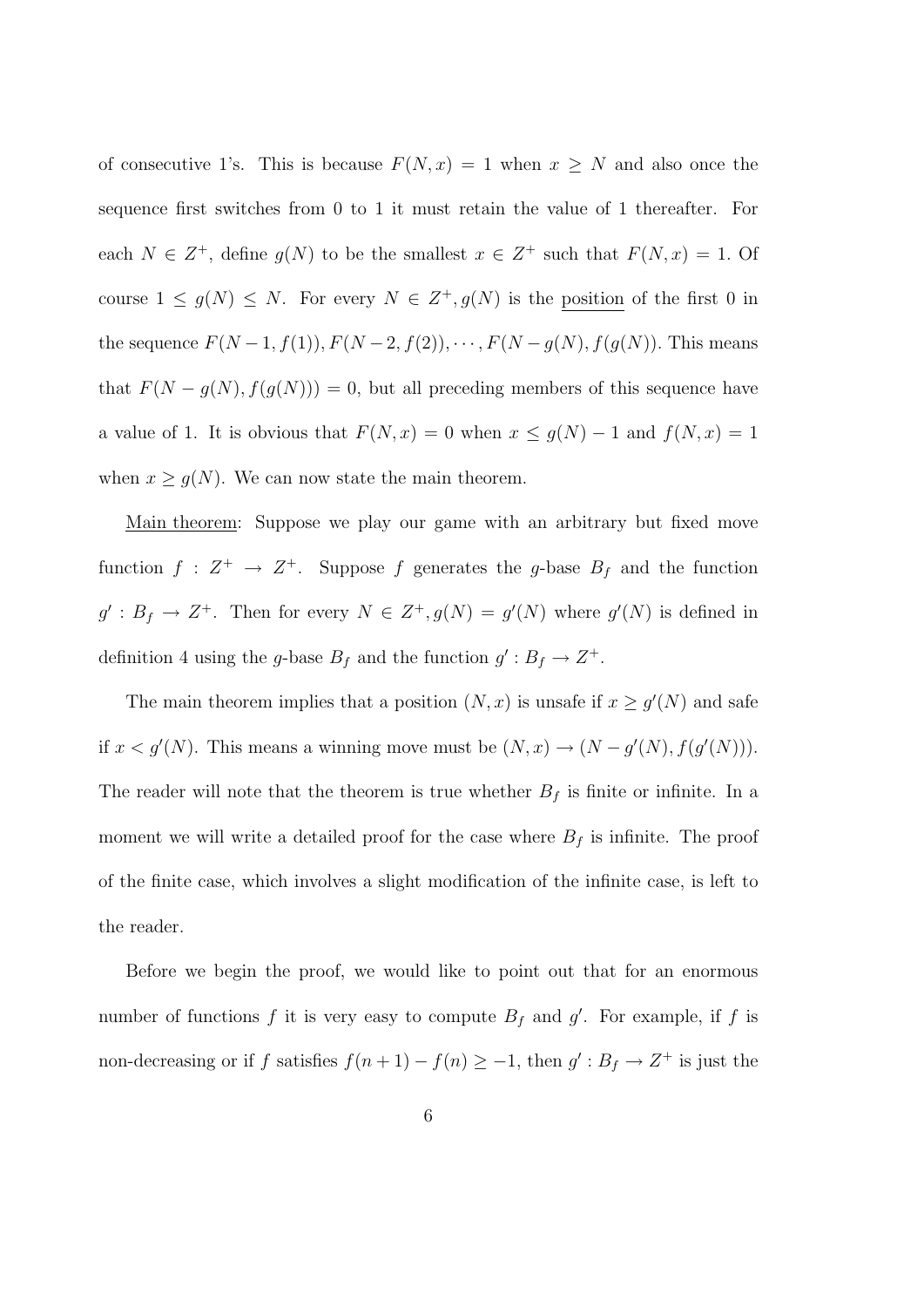identity function on  $B_f$ , and  $B_f$  is generated by the following very simple algorithm.  $b_0 = 1, b_1 = 2$  and if  $b_0, b_1, b_2, \dots, b_k$  have been generated, then  $b_{k+1} = b_k + b_i$  where  $b_i$  is the smallest member of  $\{b_0, b_i, \dotsb b_k\}$  such that  $f(b_i) \geq b_k$ . There are also many other functions f for which  $B_f$  and  $g'$  are very easy to compute. However, for many functions f, the best way to compute  $B_f$  and g' is to go ahead and compute  $g(N)$ first. Note that  $g(N)$ ,  $N = 1, 2, 3, \dots$ , can be computed directly by the following algorithm:  $g(1) = 1, g(2) = 2$ . If  $g(1), g(2), \dots, g(k-1), k \ge 3$ , have been computed, then  $g(k)$  is the smallest  $x \in \{1, 2, 3, \dots, k\}$  such that  $f(x) < g(k - x)$ , where we agree that  $g(0) = \infty$ .

For those functions where  $q(N)$  is computed first, it may appear that this paper has no advantages whatsoever since we already know  $g(N)$ . However, once  $g(N)$  is computed, we know that  $g' = g$ , and we can then easily compute  $B_f$ .

Once we know  $B_f$  and  $g' : B_f \to Z^+$ , we know that  $B_f$  and  $g'$  by themselves store the complete strategy of the game. Quite often the members of  $B_f$  grow exponentially. In these cases we have an efficient way of storing the strategy of the game. We conjecture that if g is unbounded, then the members of  $B_t$  always grow exponentially.

At the end of this paper, we give two examples in which  $B_f$ , g' provide efficient storage. We will also give an example when  $B_f$ , g' provide inefficient storage. In the first two examples,  $g$  is unbounded and in the third,  $g$  is bounded.

**Proof.** The main theorem follows easily if we can prove the following statements.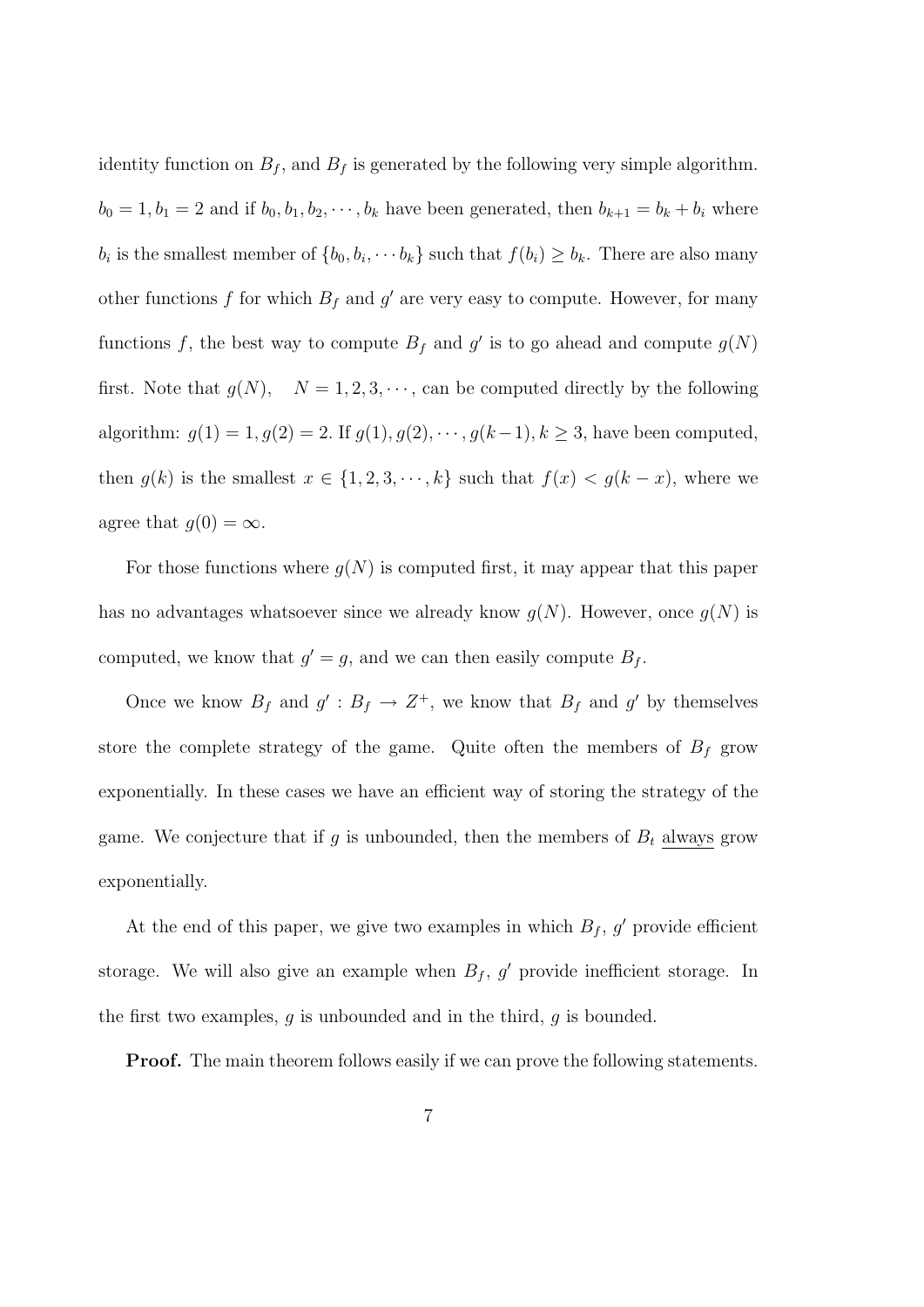We assume  $B_f$  is infinite.

- 1.  $\forall b_i \in B_f, g(b_i) = g'(b_i),$
- 2.  $\forall N \in Z^+ \backslash B_f, g(N) < N$ ,
- 3.  $\forall N \in \mathbb{Z}^+ \backslash B_f$ , if  $b_i < N < b_{i+1}$ , then  $N = b_i + (N b_i)$ , where  $1 \le N bi < b_i$ , and  $g(N) = g(N - b_i)$ . Of course,  $1 \leq N - b_i < b_i$  is obvious since  $B_f$  is a g-base.

Note: At the end of the proof, we will use property 3 to explain why we defined  $B_f$ the way that we did.

The main theorem follows because if  $N = b_{i_1} + b_{i_2} + \cdots + b_{i_k}$ , where  $b_{i_1} < b_{i_2} <$  $\cdots < b_{i_k}$ , is the representation of N in the infinite g-base  $B_f$  that is computed by the algorithm used in the proof of lemma 1, we have the following.

$$
g(N) = g((b_{i_1} + \dots + b_{i_{k-1}}) + b_{i_k}) = g((b_{i_1} + \dots + b_{i_{k-2}}) + b_{i_{k-1}})
$$
  
=  $g((b_{i_1} + \dots + b_{i_{k-3}}) + b_{i_{k-2}}) = \dots =$   
=  $g(b_{i_1}) = g'(b_{i_1}) = g'(N),$ 

by the definition of  $g'(N)$  since  $g(b_{i_1}) = g'(\overline{g}(N))$ .

Note that once we have proved statements 1, 2, 3 for all members of  $\{1, 2, 3, \dots, \overline{k}\},\$ then  $\forall N \in \{1, 2, 3, \cdots \overline{k}\}, g(N) = g'(N)$  will also be true.

We prove statements  $1, 2, 3$  by mathematical induction. First, note that no matter what f is  $g(1) = g'(1) = 1$  and  $g(2) = g'(2) = 2$ . Conditions 2,3 do not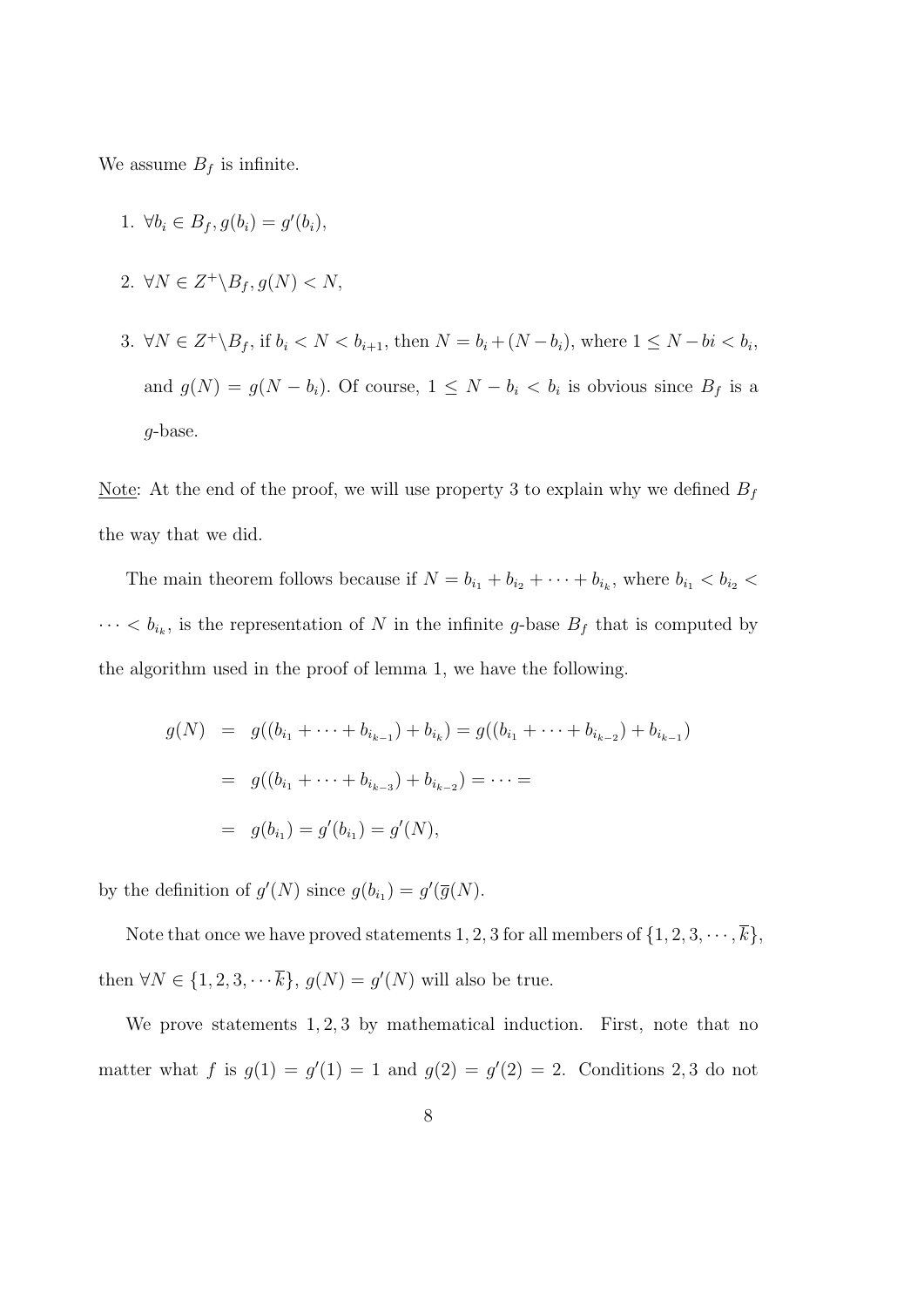apply for integers 1, 2 since  $\{1,2\} \subseteq B_f$ .

Let us suppose that condition 1 is true for all  $b_i \in \{b_0, b_1, b_2, \dots, b_k\}$ , where  $k \ge 1$ , and conditions 2, 3 are true for all  $N \in \{1, 2, 3, 4, \cdots, b_k\} \backslash B_f$ . We show that conditions 2, 3 are true for all  $N \in \{b_k + 1, b_k + 2, \dots, b_{k+1} - 1\}$ , and condition 1 is true for  $b_i = b_{k+1}$ .

Define  $b_{\theta(k)}$  by  $b_{k+1} = b_k + b_{\theta(k)}$ , where  $b_{\theta(k)} \in \{b_0, b_1, b_2, \dots, b_k\}.$ 

In the following argument, we omit the first part when  $b_{k+1} - b_k = 1$ . So let us imagine that  $b_{k+1} - b_k \geq 2$ . We will prove that conditions 2,3 are true for  $N \in \{b_k + 1, b_k + 2, \dots, b_{k+1} - 1\}$  by proving this sequentially with N starting at  $N = b_k + 1$  and ending at  $N = b_{k+1} - 1$ .

Note that once we prove condition 3 for any  $N \in \{b_k+1, \dots, b_{k+1}-1\}$ , condition 2 will follow for this N as well. This is because if  $N = b_k + (N - b_k)$ , where  $1 \le N - b_k < b_k$ , and  $g(N) = g(N - b_k)$ , then  $g(N) = g(N - b_k) \le N - b_k < N$ . Note that  $g(N - b_k) \leq N - b_k$  is always true. So let us now prove condition 3 is true for N as N varies sequentially over  $b_k + 1, \dots, b_{k+1} - 1$ .

Since we are assuming that  $b_{k+1} - b_k \ge 2$ , this means that  $f(1) < g'(b_k) = g(b_k)$ is assumed as well since  $g'(1) = 1$ . Therefore,  $g(b_k + 1) = g(1) = 1$  is obvious. Therefore, suppose we have proved condition 3 for all  $N \in \{b_k+1, b_k+2, \dots, b_k+t-1\}$ where  $b_k + t - 1 \le b_{k+1} - 2$ . This implies for all  $N \in \{1, 2, 3, \dots, b_k + t - 1\}, g(N) =$  $g'(N)$ . We now prove condition 3 for  $N = b_k + t$ . This means we know that  $g(i) = g(b_k + i), i = 1, 2, 3, \dots, t - 1$  and we wish to prove  $g(t) = g(b_k + t)$ . Recall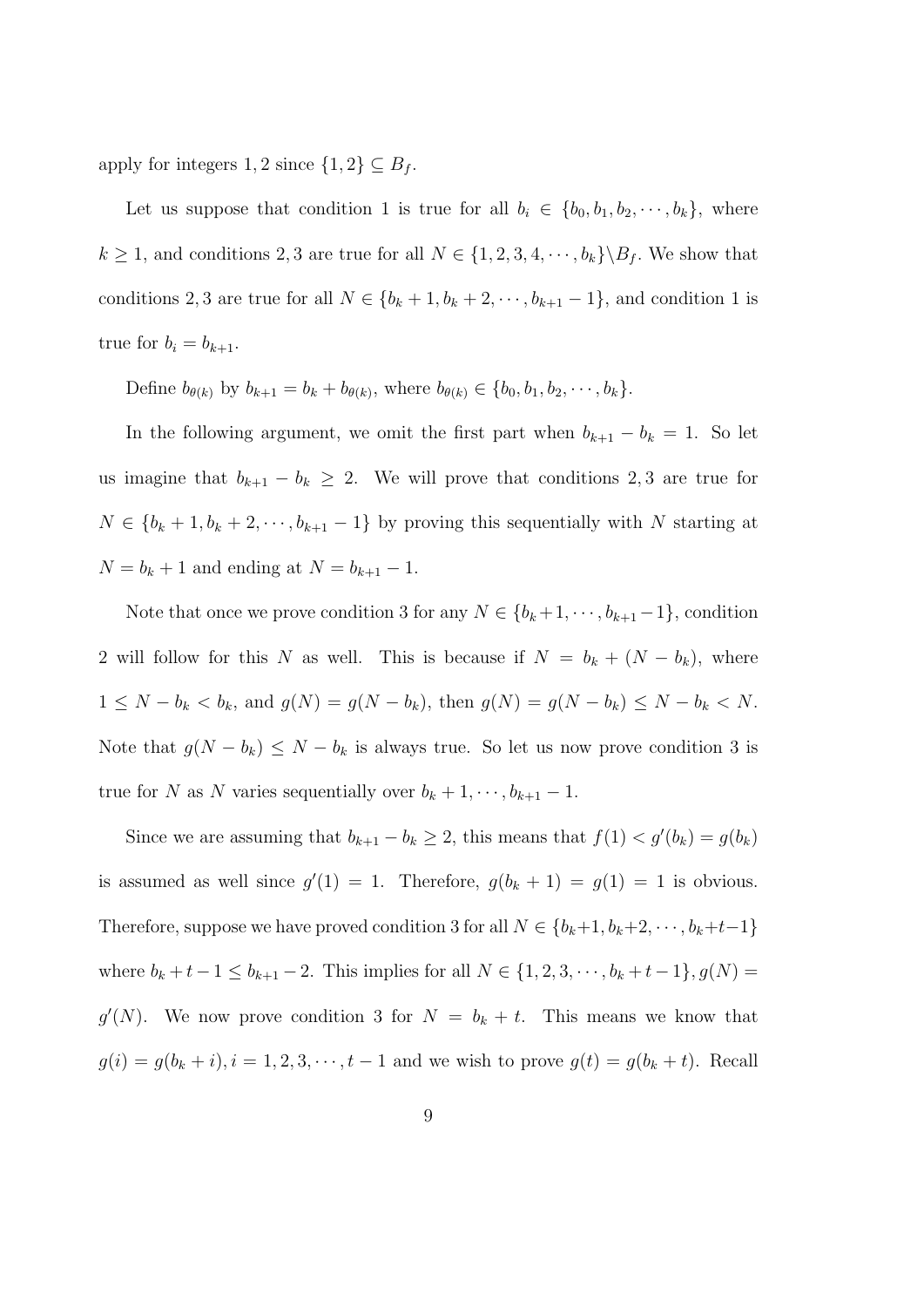that  $q(t)$  is the smallest positive integer x such that the list

(1)  $F(t-1, f(1)), F(t-2, f(2)), \cdots, F(t-x, f(x))$  contains exactly one 0 (which comes at the end of the list). Also,  $g(b_k + t)$  is the smallest positive integer x such that the list

(2) 
$$
F(b_k + t - 1, f(1)), F(b_k + t - 2, f(2)), \cdots, F(b_k + t - x, f(x))
$$
 contains exactly

one 0 (which comes at the end). Since we are assuming that

 $g(i) = g(b_k+i), i = 1, 2, \dots, t-1$ , we know that the above two lists must be identical as long as  $1 \le x \le t - 1$ . This follows from the definition of g since  $g(N)$  tells us that  $F(N, x) = 0$  when  $1 \le x \le g(N) - 1$  and  $f(N, x) = 1$  when  $g(N) \le x$ . Now if  $t \notin \{b_0 = 1, b_1, b_2 \cdots, b_{\theta(k)-1}\}\$ , we know from condition 2 that  $g(t) < t$ . This tells us that for list (1) the smallest x such that list (1) contains exactly one 0 satisfies  $1 \le x \le t-1$ . Therefore, since the two lists  $(1),(2)$  are identical when  $1 \le x \le t-1$ , this tells us that  $g(t) = g(b_k + t)$ .

Next, suppose  $t \in \{b_0 = 1, b_1, b_2 \cdots, b_{\theta(k)-1}\}\$ . Of course,  $g(t) = g'(t)$  since  $t$  <  $b_k + t - 1$ . Now if  $g(t) = g'(t) < t$ , the same argument used above holds to show that  $g(t) = g(b_k + t)$ . Now if  $g(t) = g'(t) = t$ , we know from the definition of how  $b_{k+1} =$  $b_k + b_{\theta(k)}$  is generated that  $f(t) < g'(b_k) = g(b_k)$ . Since  $g'(t) = g(t) = t$ , we know that the first  $t-1$  members of each of the lists  $(1)$ ,  $(2)$  consists of all 1's since they are identical up this point and  $g(t) = t$ . Now in list (1),  $F(t - t, f(t)) = F(0, f(t)) = 0$ . Also, in list (2),  $F(b_k+t-t, f(t)) = F(b_k, f(t)) = 0$  since  $f(t) < g(b_k) = g'(b_k)$ . This tells us that  $g(t) = g(b_k + t) = t$  when  $t \in \{b_0, b_1, \dots, b_{\theta(k)-1}\}\$ , and  $g(t) = g'(t) = t$ .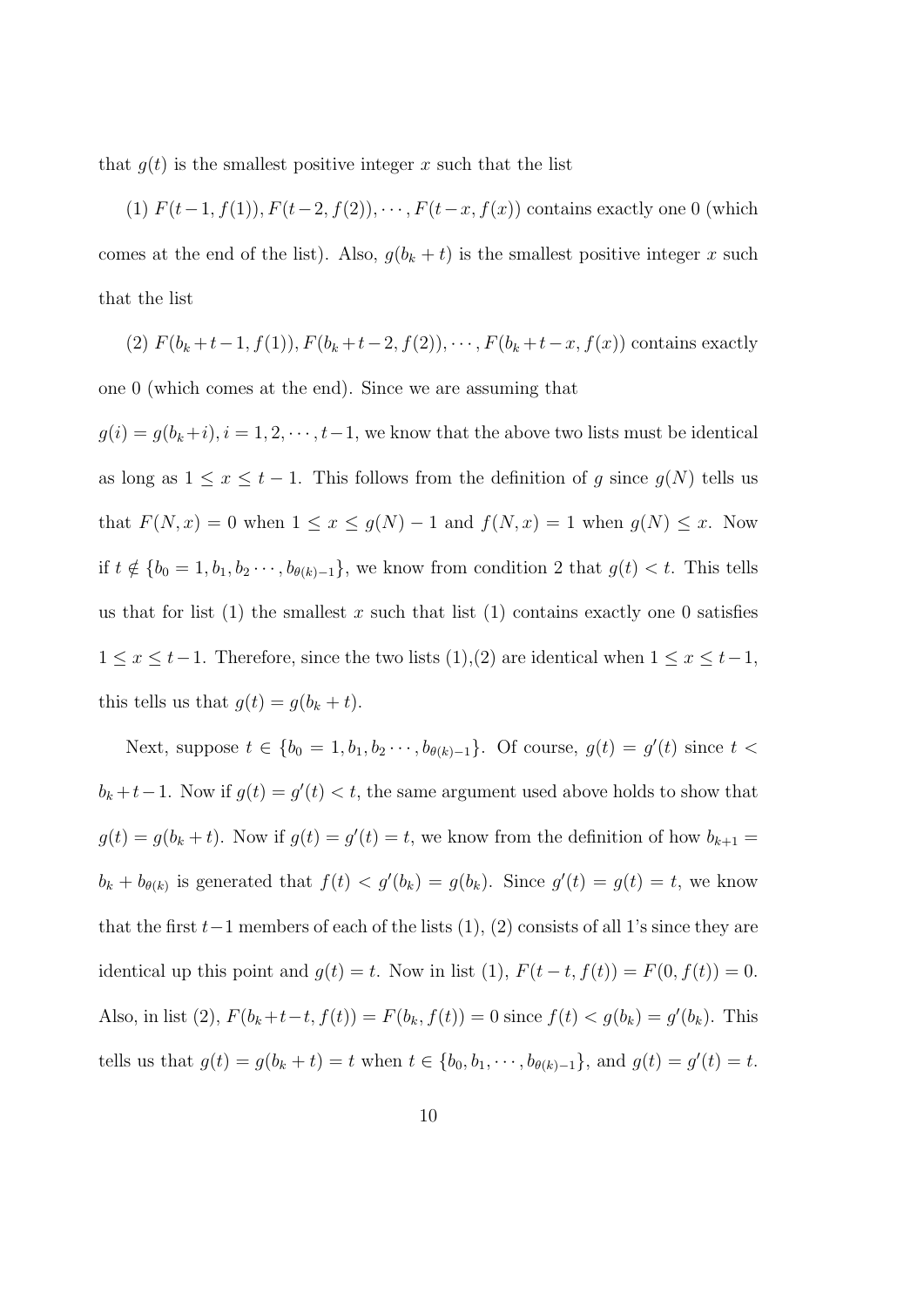Of course,  $g(t) = g(b_k + t)$  is what we wished to show.

Finally, we show that  $g(b_{k+1}) = g'(b_{k+1})$ . Recall that  $b_{k+1} = b_k + b_{\theta(k)}$  where  $g'(b_{\theta(k)}) = g(b_{\theta(k)}) = b_{\theta(k)}$  and  $f(b_{\theta(k)}) \geq g'(b_k) = g(b_k)$ . We now know that  $\forall N \in$  $\{1, 2, 3, 4, \cdots, b_{k+1} - 1\}, g(N) = g'(N)$ . Also, we know that  $g(i) = g(b_k + i), i =$  $1, 2, 3, \dots, b_{\theta(k)} - 1$ . Since  $g(b_{\theta(k)}) = b_{\theta(k)}$  we know that all terms in the following sequence are 1's except the final term which is 0.

(3)  $F(b_{\theta(k)}-1, f(1)), F(b_{\theta(k)}-2, f(2)), F(b_{\theta(k)}-3, f(3)), \cdots, F(1, f(b_{\theta(k)}-1)),$  $F(0, f(b_{\theta(k)})) = 0$ . Now  $g(b_{k+1}) = g(b_k + b_{\theta(k)})$  is the <u>position</u> of the first 0 in the following sequence where we note that the <u>position</u> of a term  $F(b_k + b_{\theta(k)} - i, f(i))$ is i.

$$
(4) \ F(b_k+b_{\theta(k)}-1, f(1)), F(b_k+b_{\theta(k)}-2, f(2)), \cdots, F(b_k+1, f(b_{\theta(k)}-1)), F(b_k, f(b_{\theta(k)})),
$$
  

$$
F(b_k-1, f(b_{\theta(k)}+1)), F(b_k-2, f(b_{\theta(k)}+2)), \cdots, F(1, f(b_{\theta(k)}+b_k-1)), F(0, f(b_{\theta(k)}+b_k)))=0.
$$

Since  $g(b_k + i) = g(i), i = 1, 2, \dots, b_{\theta(k)} - 1$ , we know that the first  $b_{\theta(k)} - 1$  terms of (4) are 1's since the first  $b_{\theta(k)} - 1$  terms of (3) are 1's. Now  $F(b_k, f(b_{\theta(k)})) = 1$ from the definition of g since  $f(b_{\theta(k)}) \geq g'(b_k) = g(b_k)$ . Note that the last term in (4) is 0. Recall that for all  $N \in \{1, 2, 3, ..., b_{k+1} - 1\}$ ,  $g(N) = g'(N)$ .

From (4), we see that  $g(b_{k+1})$  is the smallest  $b_{\theta(k)} + \overline{x}, 1 \leq \overline{x} \leq b_k$  such that  $F(b_k - \overline{x}, f(b_{\theta(k)} + \overline{x})) = 0$ . Since  $F(b_k - b_k, f(b_{\theta(k)} + b_k)) = 0$ , we see that  $g(b_{k+1})$ is the <u>smaller</u> of  $b_{\theta(k)} + b_k = b_{k+1}$  and the smallest  $b_{\theta(k)} + \overline{x}, 1 \leq \overline{x} < b_k$ , such that  $F(b_k - \overline{x}, f(b_{\theta(k)} + \overline{x})) = 0$  if such a  $b_{\theta(k)} + \overline{x}$  exists. Now  $F(b_k - \overline{x}, f(b_{\theta(k)} + \overline{x})) = 0$ ,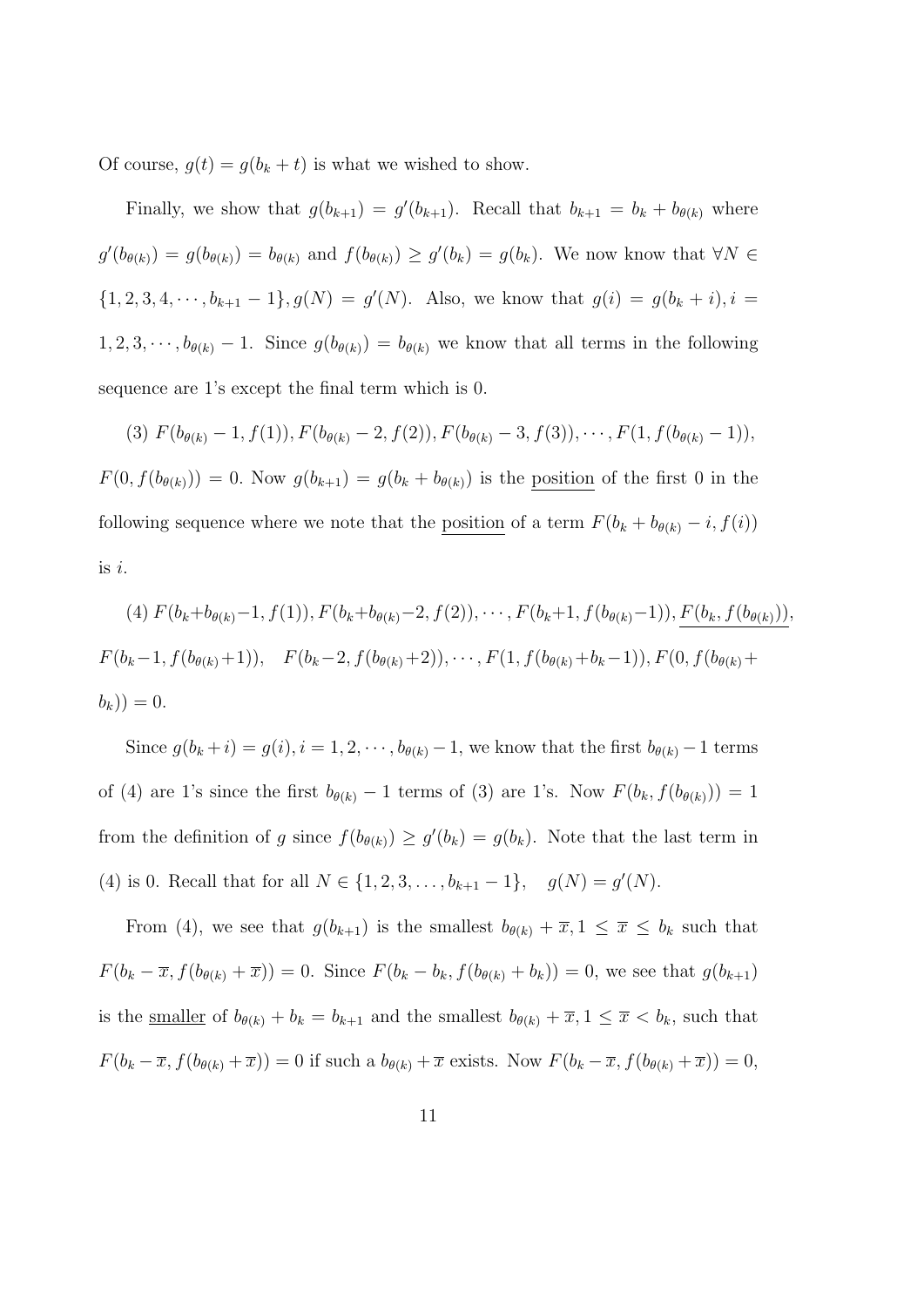when  $1 \leq \overline{x} < b_k$ , if and only if  $f(b_{\theta(k)} + \overline{x}) < g(b_k - \overline{x})$ . Since  $b_{\theta(k)} = b_{k+1} - b_k$ and since  $g(b_k - \overline{x}) = g'(b_k - \overline{x}) = g'(\overline{g}(b_k - \overline{x}))$ , if we compare the above definition of  $g(b_{k+1})$  with the definition of  $g'(b_{k+1})$  given earlier in this paper, we see that  $g(b_{k+1}) = g'(b_{k+1}).$ 

Observation: We now explain why we defined  $B_f$  the way that we did. Assuming that  $B_f$  is infinite, we know from the definition of  $B_f$  that  $b_{i+1} - b_i \leq b_i$ .

Also, from the definition of  $b_{i+1}$ , we know that  $g'(b_{i+1} - b_i) = b_{i+1} - b_i$ .

Also, from the definition of  $g'(b_{i+1})$  (since  $\bar{x} \geq 1$  in the definition), we know that  $g'(b_{i+1}) > b_{i+1} - b_i = g'(b_{i+1} - b_i)$ . Thus  $g(b_{i+1}) > g(b_{i+1} - b_i)$ .

However, from statement 3 (at the beginning of the proof) we know that for all N satisfying  $b_i < N < b_{i+1}$  it is true that  $g(N) = g(N - b_i)$ . This change at  $b_{i+1}$  is precisely why we defined  $B_f$  the way that we did.

The misere version: To win at the misere version  $(N, x)$  of dynamic nim, simply use the theory to win the game  $(N-1, x)$ , so that your opponent is forced to take the last counter. The reader may like to figure out the strategy for the following variation. Suppose  $S \subseteq Z^+ \cup \{0\}$ , and the game is over as soon as  $N \in S$ , N being the pile size. In this paper  $S = \{0\}$ .

A difficult problem is to find (with proof) functions  $f: Z^+ \to Z^+$  such that  $B_f$  and g' satisfy the following.  $\{b_i : b_i \in B_f, g'(b_i) < b_i\}$  is infinite and  $\{b_i : b_i \in B_f, g'(b_i) \le b_i\}$  $B_f, g'(b_i) = b_i$  is infinite. We now give two examples of such functions. In both examples,  $B_f$  and  $g'$  will store the strategy extremely efficiently since the members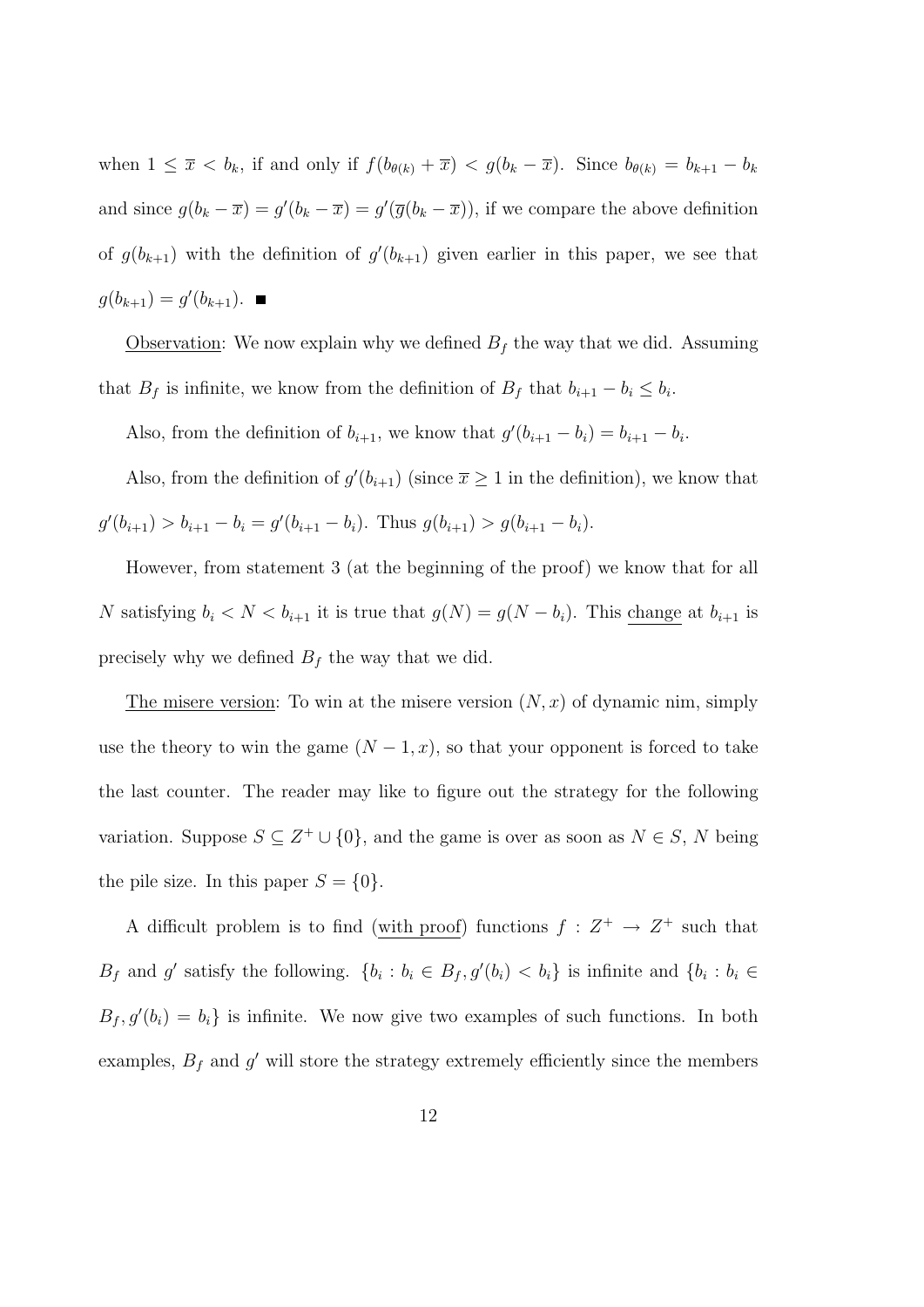of  $B_f$  grow exponentially.

Example 1: Define  $f(n) = n, n \neq 8^k, k = 0, 1, 2, 3, \dots, f(8^k) = 4 \cdot 8^k$ .

Then  $B_f = \{a \cdot 8^b : a, b \text{ integers}, 1 \le a \le 7, 0 \le b\}$ , and  $g'(a \cdot 8^b) = \phi(a) \cdot 8^b$ , where  $\phi(1) = 1, \phi(2) = 2, \phi(3) = 3, \phi(4) = 4, \phi(5) = 2, \phi(6) = 2, \phi(7) = 3.$ 

Noting that  $g'(a \cdot 8^b) \leq 4 \cdot 8^b$ , we leave the proof as an exercise for the reader. The proof is by induction in blocks of seven starting with proving that  $\{1,2,3,4,5,6,7\}\subseteq$  $B_f$  and  $g'(1) = 1, g'(2) = 2, g'(3) = 3, g'(4) = 4, g'(5) = 2, g'(6) = 2, g'(7) = 3.$ 

Example 2: Define  $f(n) = n$ , if n is even and  $f(n) = 4n$ , if n is odd.

Instead of calling  $B_f = (b_0 = 1 < b_1 < b_2 < \cdots)$ , it is more convenient to call  $B_f = (a_1 = 1 < b_1 < c_1 < a_2 < b_2 < c_2 < d_2 < a_3 < b_3 < c_3 < d_3 < \cdots < a_i < b_i <$  $c_i < d_i < \cdots$ ). The first few terms of  $B_f$  and the corresponding g' are computed by the following recursion. First, we define a strictly increasing sequence  $\Delta_2, \Delta_3, \ldots$ recursively as follows:  $\Delta_2 = 1, \Delta_3 = 3$  and for all  $i \geq 4, \Delta_i = \Delta_{i-1} + 4\Delta_{i-2}$ . Also, define  $a_1 = 1$ ,  $g'(a_1) = 1$ ,  $b_1 = 2$ ,  $g'(b_1) = 2$ ,  $c_1 = 3$ ,  $g'(c_1) = 3$ ,  $a_2 = 4$ ,  $g'(a_2) =$  $4, b_2 = 5, g'(b_2) = 2, c_2 = 6, g'(c_2) = 2, d_2 = 7, g'(d_2) = 7.$  For all  $i \geq 3$ , define  $a_i, g'(a_i), b_i, g'(b_i), c_i, g'(c_i), d_i, g'(d_i)$  recursively as follows:  $a_i = d_{i-1} + \Delta_i, g'(a_i) =$  $a_i, b_i = a_i + \Delta_i$ ,  $g'(b_i) = 2\Delta_i$ ,  $c_i = b_i + \Delta_i$ ,  $g'(c_i) = 2\Delta_i$ ,  $d_i = c_i + \Delta_i$ ,  $g'(d_i) = d_i$ .

In the third example, we give an example of a function f such that  $B_f = Z^+$ . If  $B_f = Z^+$ , it is easy to prove that g must be bounded. The reader can show that if either g or f is bounded, then eventually g must become periodic.

Example 3: Let  $f(1) = 4, f(n) = 2, n \ge 2$ . Then  $g(1) = 1, g(2 + 4k) = 2$ ,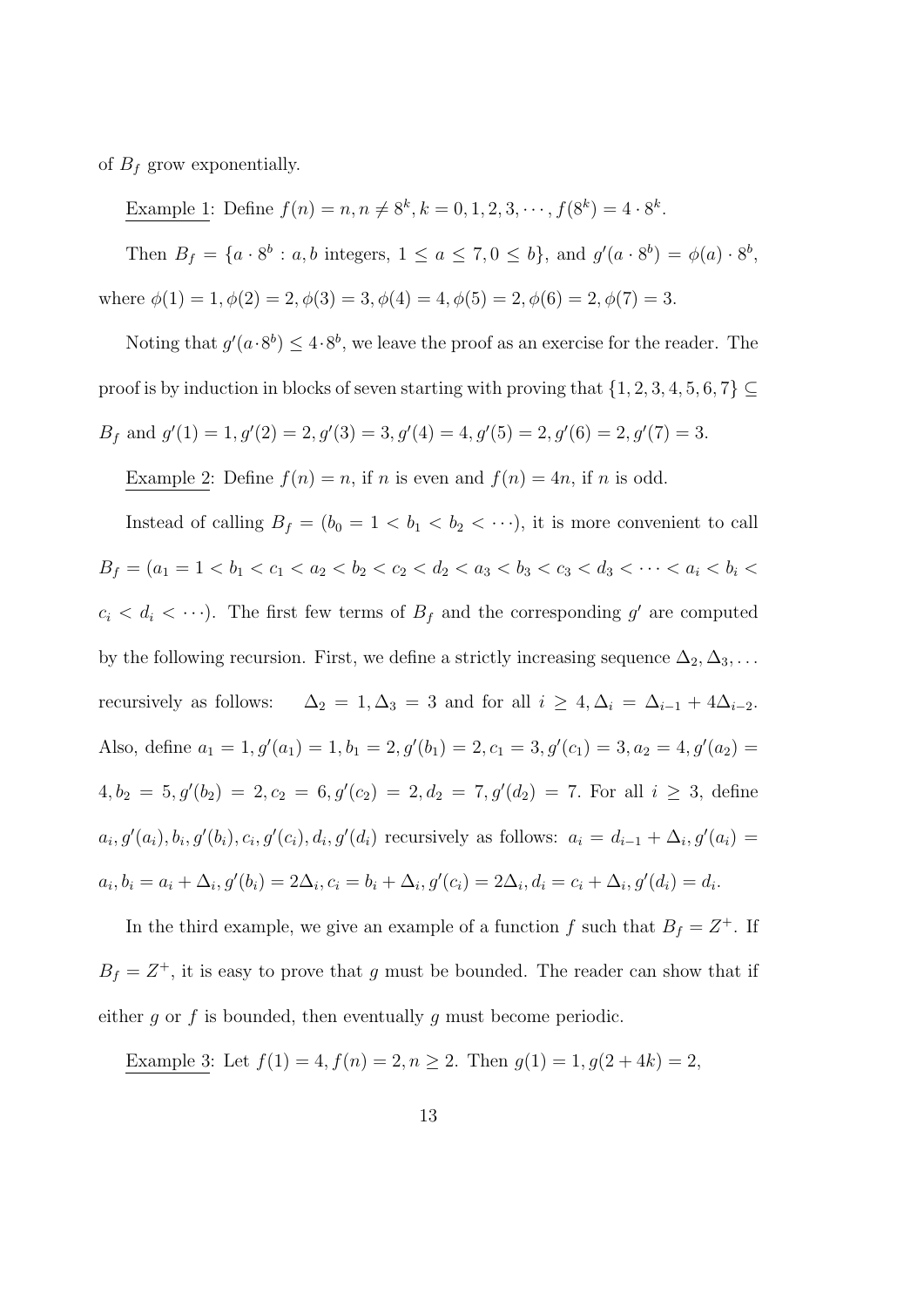$g(3+4k) = 3, g(4+4k) = 4, g(5+4k) = 2, k = 0, 1, 2, 3, \cdots$ . Also, it is easy to see that  $B_f = Z^+$ . Of course,  $g' = g$  on  $B_f$ .

Appendix. The functions  $f, g, g'$  and the base  $B_f$  described in this paper have a great many properties, a few of which are listed below. Recall that  $f$  is given, and it determines the other three.

- 1. g is periodic on  $Z^+$  if and only if  $B_f$  is finite.
- 2. If f is bounded, there exists a positive integer a such that  $g$  is periodic on  $[a,\infty).$
- 3. If q is bounded, then there exists a positive integer  $a$  such that  $q$  is periodic on  $[a,\infty)$ .
- 4. Suppose the positive integer a satisfies  $f(i) < g(a)$  for all  $i = 1, 2, 3, \ldots, a$ . Then g is periodic on  $Z^+$  and  $[1, a]$  is a period.
- 5. g is bounded if and only if  $\{b_i: b_i \in B_f, g(b_i) = b_i\}$  is finite.
- 6. There exists a positive integer a such that q is periodic on  $[a,\infty)$  if and only if g is bounded on  $B_f$ .